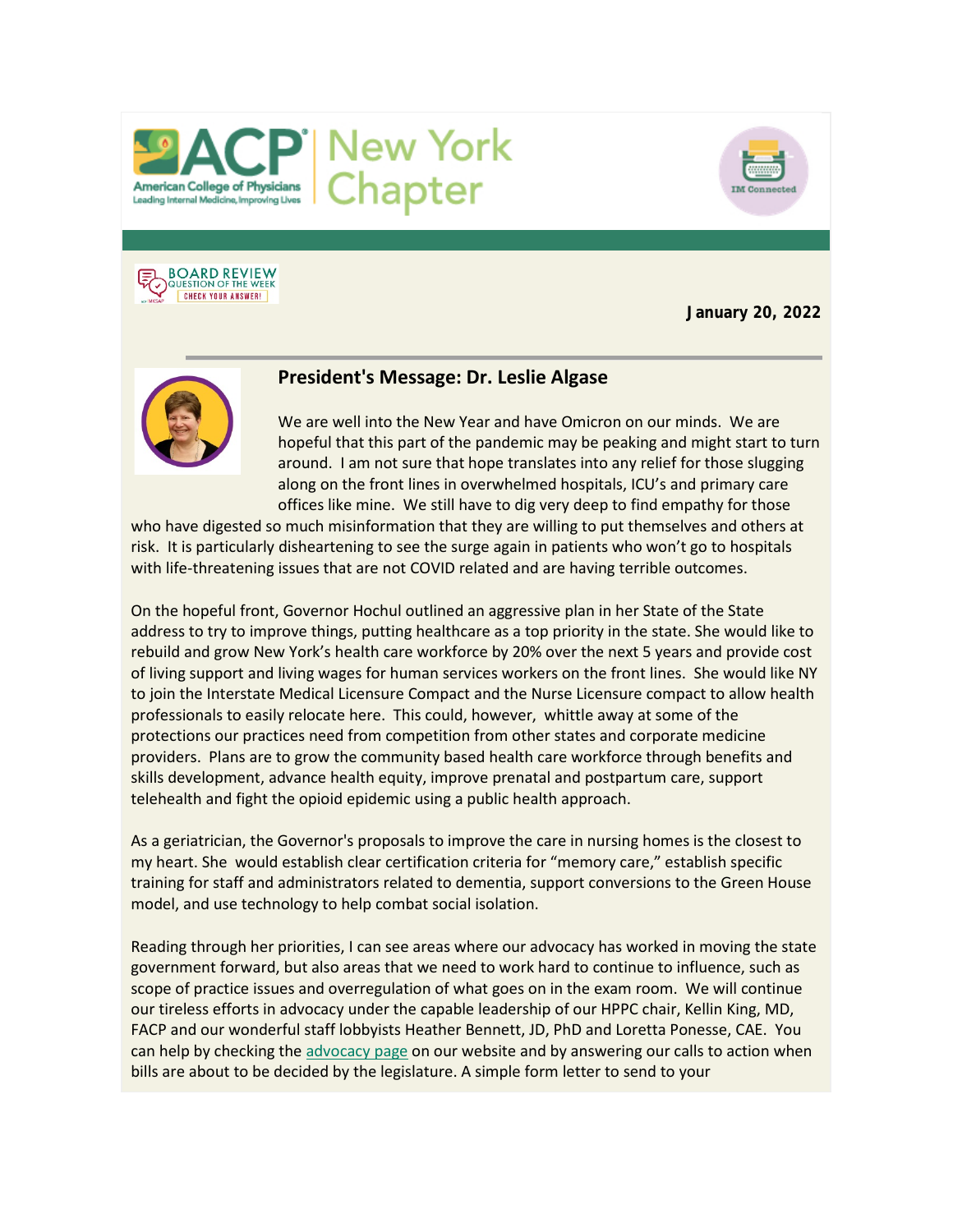representatives takes only moments to complete and can make a big difference for medical practice in New York!

Please stay safe and take care of yourselves. As they say on the airplane, put on your own oxygen mask first! We are all in this together!

Leslie

# **IM Physician Input Needed on Medical Professional Liability**

#### **Please respond to thi[s brief survey](https://www.votervoice.net/BroadcastLinks/Z9Bfo22dWbLz5Ias5SK2UA)**

MLMIC and NYACP have a long-standing relationship working together to serve NY's Internal Medicine Physicians, and are partnering here to ask you for your input regarding your medical



professional liability (MPL) insurance experience. The primary objective of this survey is to gain greater insight and understanding of what physicians and medical professionals experience when working with their MPL insurance carrier.

The information gathered will help:

- Understand how and why you interact with your carrier most often;
- Identify ways that experience can be improved;
- Enhance and expand offerings and value-added services based on identified needs and wants when it comes to insurance products, educational offerings, and technology; and
- Further protect the physicians of New York during the continued evolution of healthcare.

All responses are confidential and will be reviewed only by MLMIC and NYACP. No personal identifying information will be revealed or shared. NYACP hopes you will take a few moments to complete the survey.

**National Snapshot – ACP Comments on MedPAC's Plan to Freeze Physician Payments** *By Christina D'Agostino, MD*

As we see the economic impact of the pandemic on our society, we are reminded that physicians and healthcare systems can be significantly affected. This past week, the Medicare Payment Advisory Commission (MedPAC) [voted](https://www.votervoice.net/BroadcastLinks/6gjHxwEJJ6yEGdM-p8qmnQ) to effectively freeze physician payments for the upcoming year. Taking inflation into account, this would amount to payment cuts. A statement from ACP's Presiden[t comments](https://www.votervoice.net/BroadcastLinks/TTnHRItT26wUohURaHfQkg) on how disappointing this vote was and proposes further discussion in order to find an alternative solution.

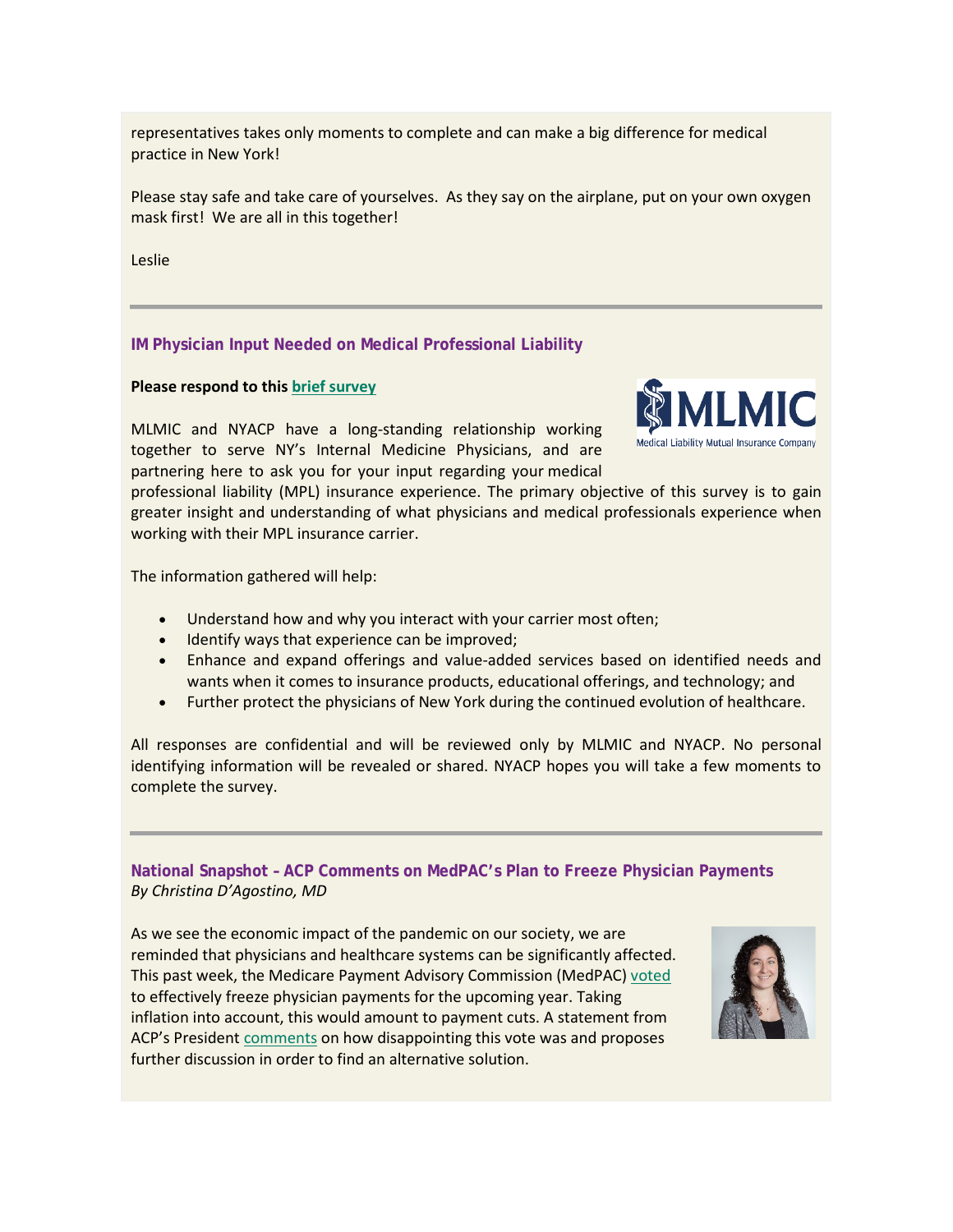According to [research](https://www.votervoice.net/BroadcastLinks/601Yy8BTUgbqb7h4tgbE7w) by the American Medical Association, provider reimbursements have not matched increases in practice expenses for almost two decades. With the aforementioned payment freeze plan, this problem would only be further exacerbated. All of this comes at a time when practices, particularly those involving primary care, are facing increased demand. The value of high-quality primary care medicine has been long recognized to help improve health outcomes. As a society, we need to appropriately invest resources toward ensuring that primary care quality remains high. ACP wishes to work with MedPAC to develop an alternative plan that allows for appropriate physician payment updates instead of payment freezing, thereby ensuring patients' continued access to high-quality care.

# **Video Series to Combat Misinformation**

ACP has partnered with YouTube and developed a series of videos to help combat misinformation about COVID-19 and vaccinations. The video series features internists and includes:

**Physician to Physician Conversations**–Shares practical communication strategies to help physicians and other healthcare professionals build vaccine confidence and address patient concerns that may be rooted in misinformation.



**Ask Your Internist**–Helps answer vaccination-related patient questions using trusted, evidencebased information in the clinicians' voice.

Visit ACP's YouTube channel often to see the latest videos: <https://www.youtube.com/c/AmericanCollegeofPhysicians/playlists>

#### **Social Media**

Get practical strategies from your peers to help build vaccine confidence and address patient concerns that may be rooted in misinformation in ACP's new video series, "Physician to Physician Conversations."

[www.youtube.com/c/AmericanCollegeofPhysicians/playlists](http://www.youtube.com/c/AmericanCollegeofPhysicians/playlists) #COVIDMisinformation #ACPInternists #InternalMedicine #COVID19

[NYACP Medial Students COVID Vaccine Messages \(several languages!\)](https://www.votervoice.net/BroadcastLinks/2yoJkD_h9feY6rZdibo8Dw)

**ACP/***Annals* **COVID Forums**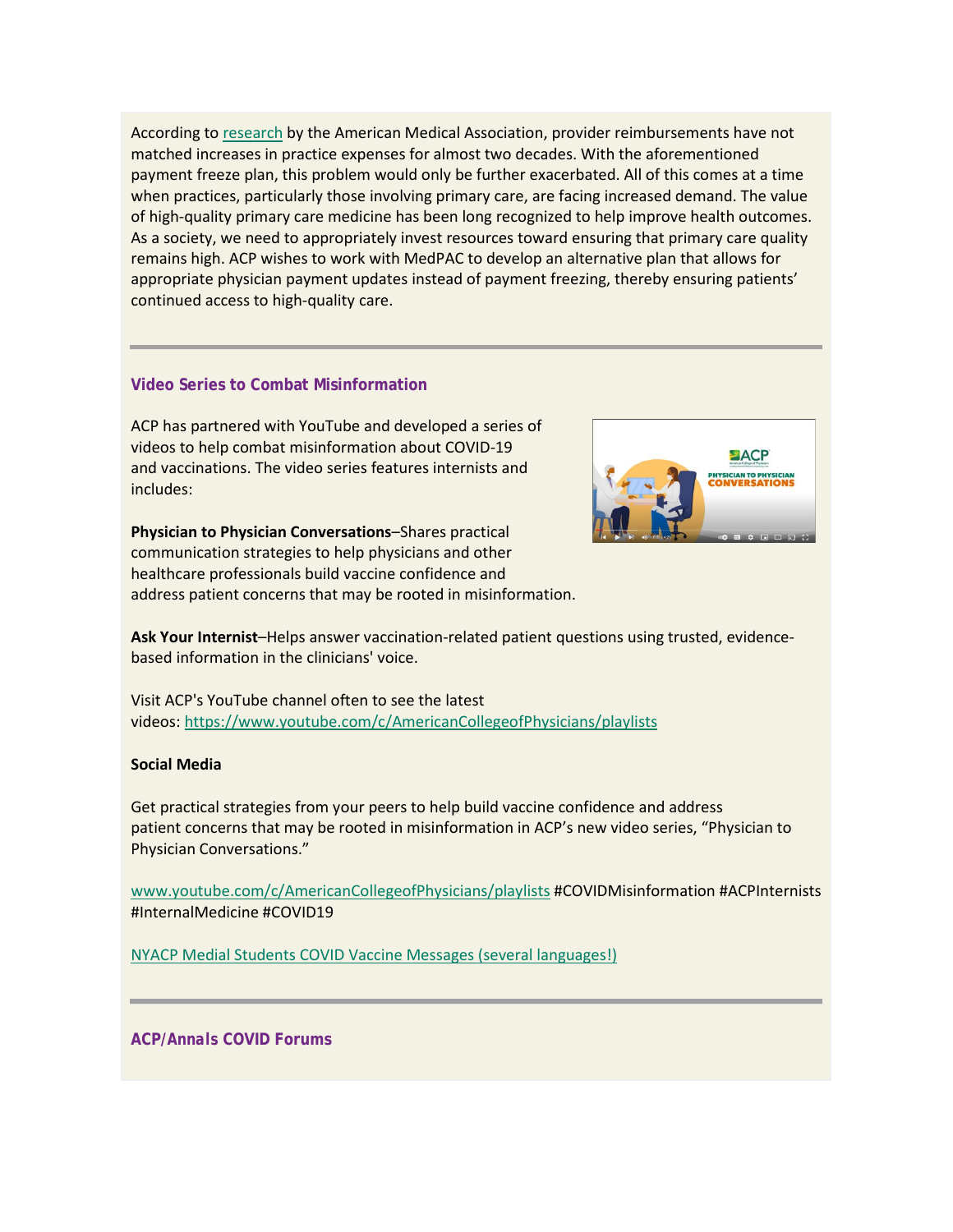

ACP and *Annals* bring together experts to discuss topics related to COVID-19. These virtual live events are open to ACP members and *Annals* subscribers. They're recorded and released with a corresponding *Annals* article and the opportunity to earn free CME/MOC for members and subscribers. Recent

topics include various aspects of vaccination as well as evaluation and care of patients with persistent symptoms.

Since it's invite-only to members and subscribers, there isn't an open access page that lists upcoming Forums or ways to register. Therefore, be sure to check the website below for details and keep an eye on your inbox for upcoming events.

Learn more: <https://www.acpjournals.org/journal/aim/forums>

*Attention NYACP Residents/Fellows and Medical Students*

### **Call For Abstracts!**

We are excited to announce that the Spring Final Poster competition will be in person. Here's how it works:

- Review the **[Call for Abstracts](https://www.votervoice.net/BroadcastLinks/qmWYar7MdTS3SW13I-0xRA)** information.
- Submit your abstract **[here](https://www.votervoice.net/BroadcastLinks/PRI192lDv3NAYRL5dq3yxw)** for a preliminary review by a team of judges.
- Submit your online abstract by **Friday, February 11, 2022.**
- Accepted abstracts will be notified by April 15, 2022.
- For accepted abstracts, look for an invitation to the Crowne Plaza/Desmond for an in person presentation to a team of judges.
- Winners in each category will win an expense-paid trip to ACP's Poster Competition in 2023!
- We welcome new and previously submitted abstracts for this competition!

# **NYACP Resident and Medical Student Forum Event Date: Friday, May 27, 2022** Crowne Plaza/Desmond Hotel 660 Albany Shaker Road Albany, NY 12211

**[All abstract submission Information](https://www.votervoice.net/BroadcastLinks/qmWYar7MdTS3SW13I-0xRA)**



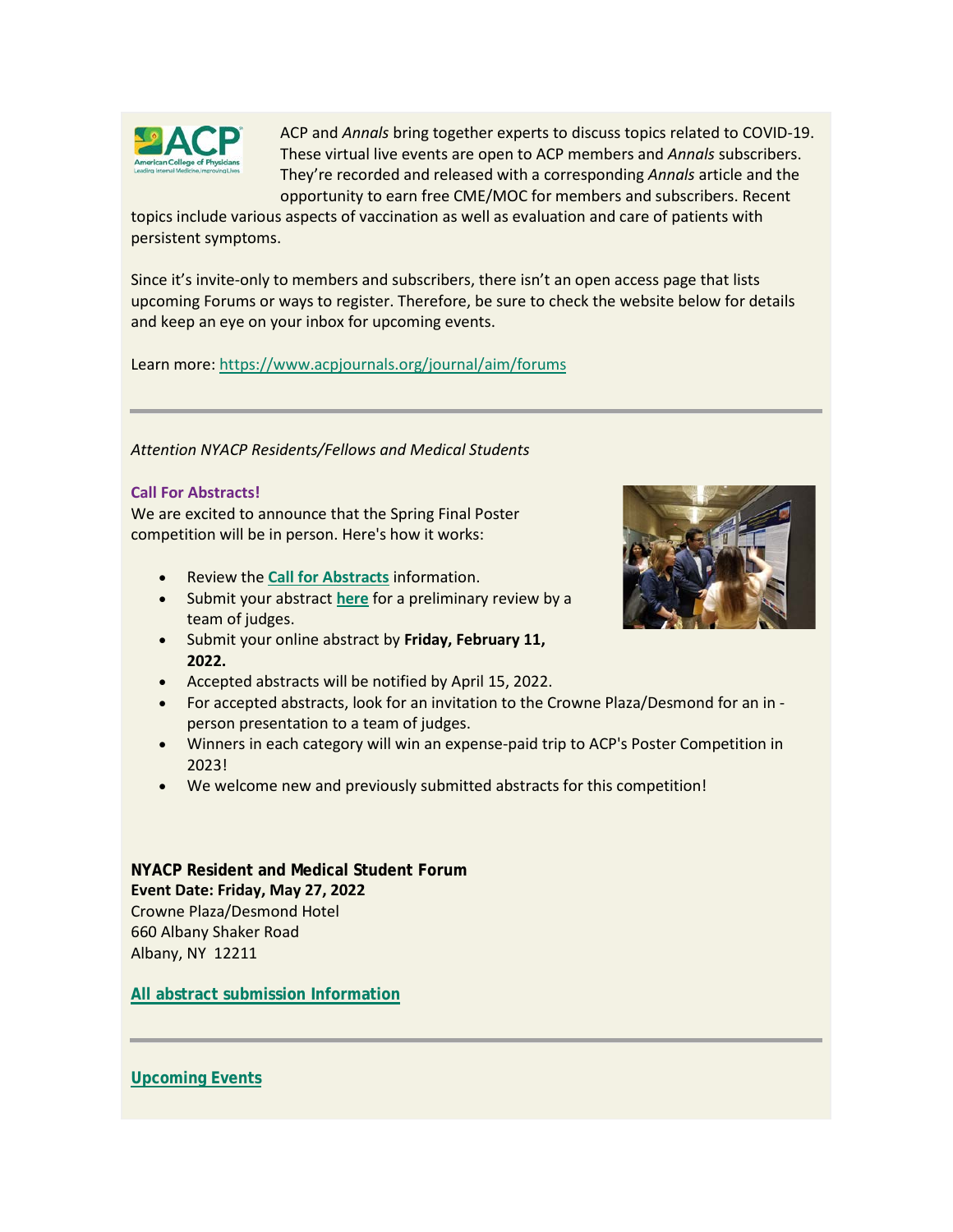**Tonight! Small Feedings of the Soul: Readings and Reflections Thursday, January 20, 2022 / 7:00 - 8:00 pm**

Explore the practice of medicine through shared experiences! Come for discussion, camaraderie, and to meet authors of select pieces from 'On Being A Doctor'.

January's Theme: Coping Through Humor Across the Ages Readings:

**[Reimbursement over the Atlantic](https://www.votervoice.net/BroadcastLinks/dZ0m0_fapQlScXFtZjkdVQ)** by Andrew Casano, MD and readings selected by the Facilitator.

Facilitated by: Angel 'Lito' Gutierrez, MD, FACP Program Directors: Nandini Anandu, MD, FACP, Lynn Cleary, MD, MACP, and Cori Salvit, MD, FACP

# **[Registration](https://www.votervoice.net/BroadcastLinks/bHUEYtNhOlGZLhEBnPHpMA)**

*Special NYACP Early Career Physician Task Force (ECPTF) Workshop:* **An Interactive Discussion with NYACP Governors Tuesday, January 25, 2022 / 6:00 - 7:30 pm**

We hope you will join us for an interactive discussion with [NYACP Governors](https://www.votervoice.net/BroadcastLinks/tbK2maFDuIBGYp_MEO6ajg) as they share their leadership journey in medicine!

# **Agenda**

6:00- 7:00 – Governors Panel - Intro and Discussion with members

# **Registration**

#### **Helping Patients Access Mental Health Care in NY Thursday, February 3, 2022 / 5:00 - 6:00 pm**

Physicians are struggling with limited resources to find psychiatric care for patients. It is becoming increasingly difficult to manage other health problems without the need for psychiatric assistance being met. The NYS Ombudsman Program is designed to help both patients and physicians access mental health and substance use services for individuals in need of care. NYACP welcomes Stephanie Campbell, NYS Behavioral Ombudsman Project Director, to identify ways that the program assists you and your patients in removing barriers to accessing mental health care.





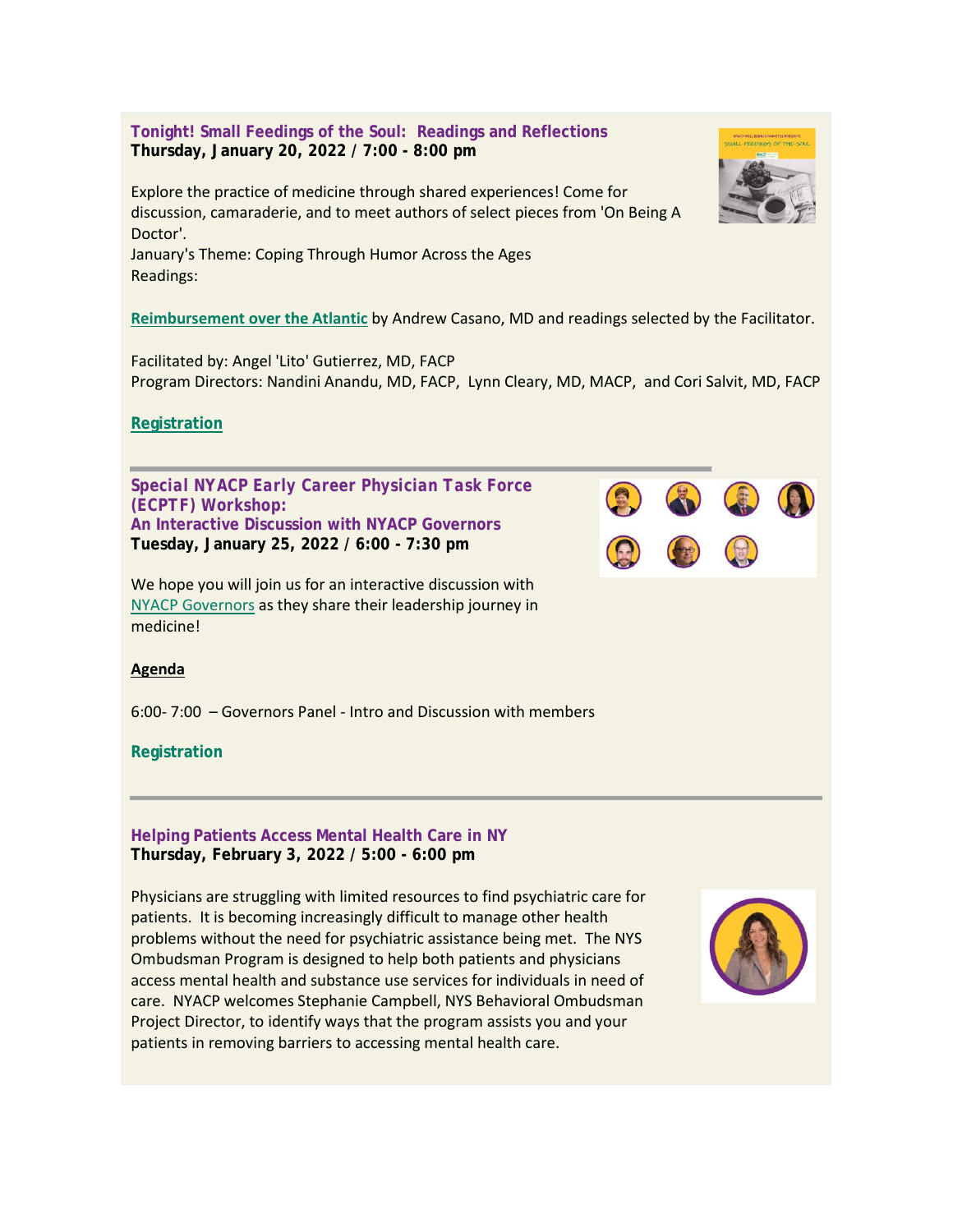# **[More Information](https://www.votervoice.net/BroadcastLinks/GRw_tzkZEeUwFBW9SAx-kQ) [Registration](https://www.votervoice.net/BroadcastLinks/93Zhwg2kndhciVWAhta71Q)**



MD

**Women Support Groups & Their Impact on Residency Programs; How to Start Your own WiRL** *(Women in Residency Life)* **Tuesday, February 8, 2022 / 6:00 - 7:00 pm**

**Facilitated by**: Dr. Alex Goodman and Dr. Keisha Suhail, are both chief residents at SUNY Upstate Medical University and are pursuing fellowships in Hematology-Oncology and Gastroenterology respectively.

#### **Objectives:**

- 1) Why a women's support group (WSG) for residents is impactful.
- 2) Who is WiRL and what have we done.
- 3) Steps for starting a WSG at your institution.
- 4) What the future looks like for WiRL.



Suhail, MD

# **[Details Found Here](https://www.votervoice.net/BroadcastLinks/GRw_tzkZEeUwFBW9SAx-kQ)**

**[Registration](https://www.votervoice.net/BroadcastLinks/exiPwPzOH3gIfCP9Sb0nUw)**

*Northwell School of Medicine at Hofstra/Northwell & NYACP Present:* **Story Slam: My Take on Health Equity Wednesday, February 9, 2022 / 6:00-7:30 pm**



**Storytellers:** Share a story 5 minutes in length that centers on the theme and submit your story or outline by February 4th : **[Register Here](https://www.votervoice.net/BroadcastLinks/OLr1kQCK1U2bKB1-_3EEUA)**

**Audience: [Register Here](https://www.votervoice.net/BroadcastLinks/OLr1kQCK1U2bKB1-_3EEUA)**

**[Details found here](https://www.votervoice.net/BroadcastLinks/I0CVlcfL3RVKP0ZA52p_UA)**

**Small Feedings of the Soul: Readings and Reflections Thursday, February 17, 2022/ 7:00 - 8:00 pm**

Explore the practice of medicine through shared experiences! Come for discussion, camaraderie, and to meet authors of select pieces from 'On Being A Doctor'.

Facilitated by: Lynn Cleary, MD, MACP Program Directors: Nandini Anandu, MD, FACP, Lynn Cleary, MD, MACP, and Cori Salvit, MD, FACP **[Registration](https://www.votervoice.net/BroadcastLinks/hDsh6x8AbFvvBad_1bNDGg)**